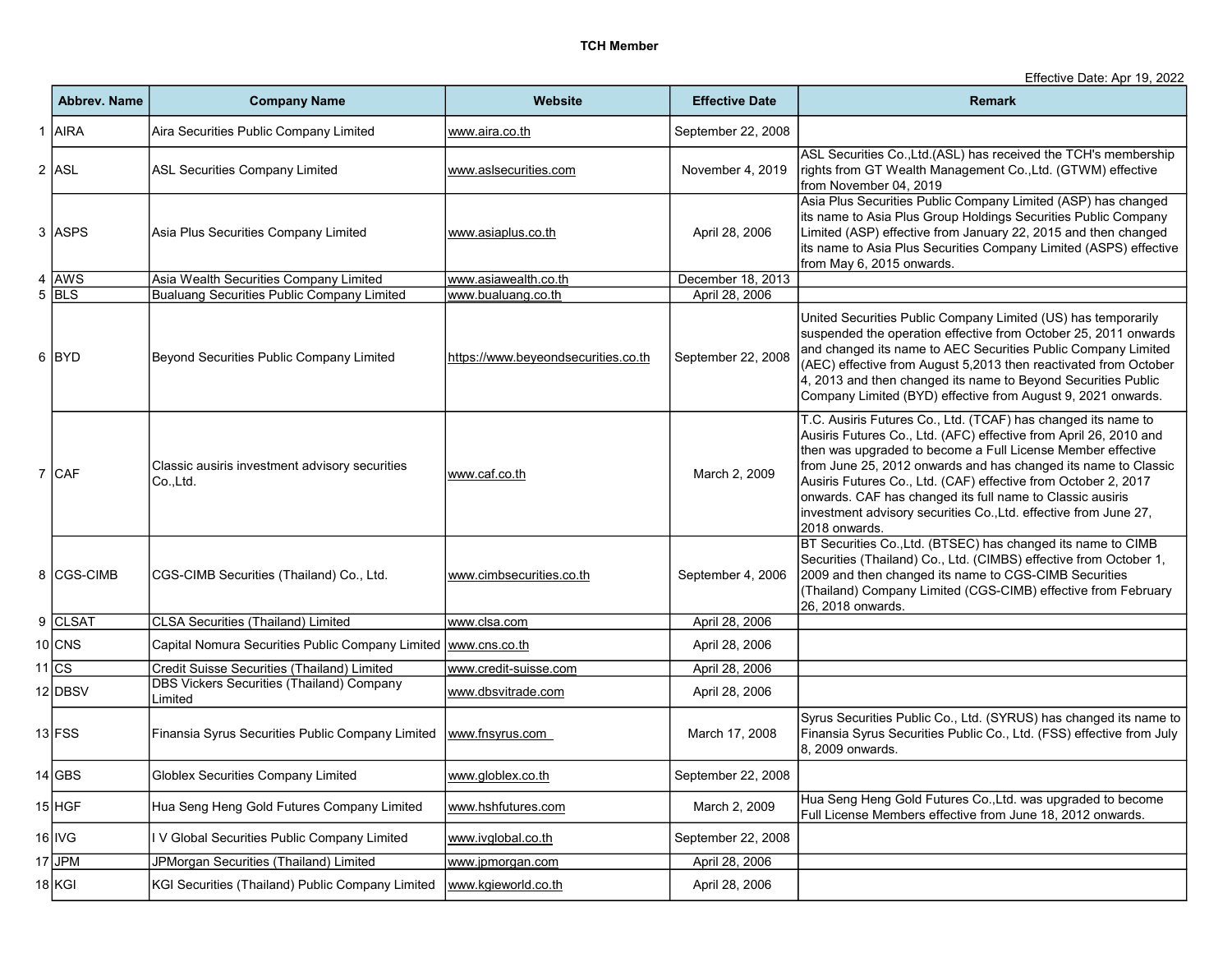Effective Date: Apr 19, 2022

|       | <b>Abbrev. Name</b> | <b>Company Name</b>                                    | Website                    | <b>Effective Date</b> | <b>Remark</b>                                                                                                                                                                                                                                                                                                                                                                                                                                                                                                                                            |
|-------|---------------------|--------------------------------------------------------|----------------------------|-----------------------|----------------------------------------------------------------------------------------------------------------------------------------------------------------------------------------------------------------------------------------------------------------------------------------------------------------------------------------------------------------------------------------------------------------------------------------------------------------------------------------------------------------------------------------------------------|
|       | 19 KINGSFORD        | Kingsford Securities Public Company Limited            | www.kingsfordsec.com       | April 28, 2006        | ACL Securities Co., Ltd. (ACLS) has temporarily suspended the<br>operation effective from June 1, 2011 and changed its name to<br>Apple Wealth Securities Company Limited (APPLE) effective from<br>October 11, 2013. Then reactivated from May 6, 2014. Then Apple<br>Wealth Securities Company Limited (APPLE) has changed its<br>name to Kingsford Securities Public Company Limited (KFS)<br>effective March 18, 2019. Then Kingsford Securities Public<br>Company Limited has changed its short name to KINGSFORD<br>effective April 5,2019 onwards |
|       | 20 KKPS             | Kiatnakin Phatra Securities Public Company<br>Limited  | securities.kkpfg.com       | April 28, 2006        | Phatra Securities Public Company Limited (PHATR) has changed<br>its name to Kiatnakin Phatra Securities Public Company Limited<br>(KKPS) effective from August 18, 2020 onwards.                                                                                                                                                                                                                                                                                                                                                                         |
| 21 KS |                     | Kasikorn Securities Public Company Limited             | www.kasikornsecurities.com | September 22, 2008    |                                                                                                                                                                                                                                                                                                                                                                                                                                                                                                                                                          |
|       | 22 KSS              | Krungsri Securities Public Company Limited             | www.krungsrisecurities.com | April 28, 2006        | Ayudhya Derivatives Co., Ltd. (AYD) has transferred of<br>membership rights to Ayudhya Securities Public Co., Ltd. (AYS)<br>effective from December 1, 2008 and then changed its name to<br>Krungsri Securities Public Company Limited (KSS) effective from<br>November 28, 2011 onwards.                                                                                                                                                                                                                                                                |
|       | 23 KTBST            | <b>KTBST Securities Public Company Limited</b>         | www.ktbst.co.th            | September 22, 2008    | Far East Securities Company Limited (FES) has changed its name<br>to KTB Securities (Thailand) co., Ltd. (KTBST) effective from<br>October 31, 2011. after that changed name to KTB Securities<br>(Thailand) Public Company Limited effective from June 15, 2018<br>onwards. KTBST has changed its full name to KTBST Securities<br>Public Company Limited, effective from Jan 4, 2021 onwards.                                                                                                                                                          |
|       | <b>24 KTX</b>       | Krungthai XSpring Securities Company Limited           | www.krungthaixspring.com   | April 28, 2006        | - Seamico Securities Public Co., Ltd. (ZMICO) has transferred of<br>membership rights to KT ZMICO Securities Co., Ltd. (KTZ)<br>effective from May 1, 2009 onwards.<br>- KTZ has changed its full name to Krungthai Zmico Securities<br>Company Limited, effective from January 17, 2020 onwards.<br>- KTZ has changed its name to Krungthai XSpring Securities<br>Company Limited (KTX) effective from Apr 19, 2022 onwards.                                                                                                                            |
|       | 25 LHS              | Land and Houses Securities Public Company<br>Limited   | www.lhsec.co.th/           | April 28, 2006        | SICCO Securities Public Company Limited (SSEC) has changed its<br>name to CIMB Securities International (Thailand) Public Company<br>Limited (CIMBI) effective from May 28, 2012 and has temporarily<br>suspended the operation effective from December 1, 2012. after<br>that changed name to Land and Houses Securities Public<br>Company Limited (LHS) effective from April 24, 2014. Then<br>reactivated from September 29, 2014 onwards.                                                                                                            |
|       | 26 MPSEC            | Merchant Partners Securities Public Company<br>Limited | www.merchant.co.th         | June 25, 2007         | Merchant Partners Securities Public Company Limited (MPSEC)<br>has temporarily suspended the operation effective from February<br>15, 2010 and then reactivated from June 26, 2017 onwards. Then<br>MPSEC has temporarily suspended the operation effective from<br>December 2, 2019                                                                                                                                                                                                                                                                     |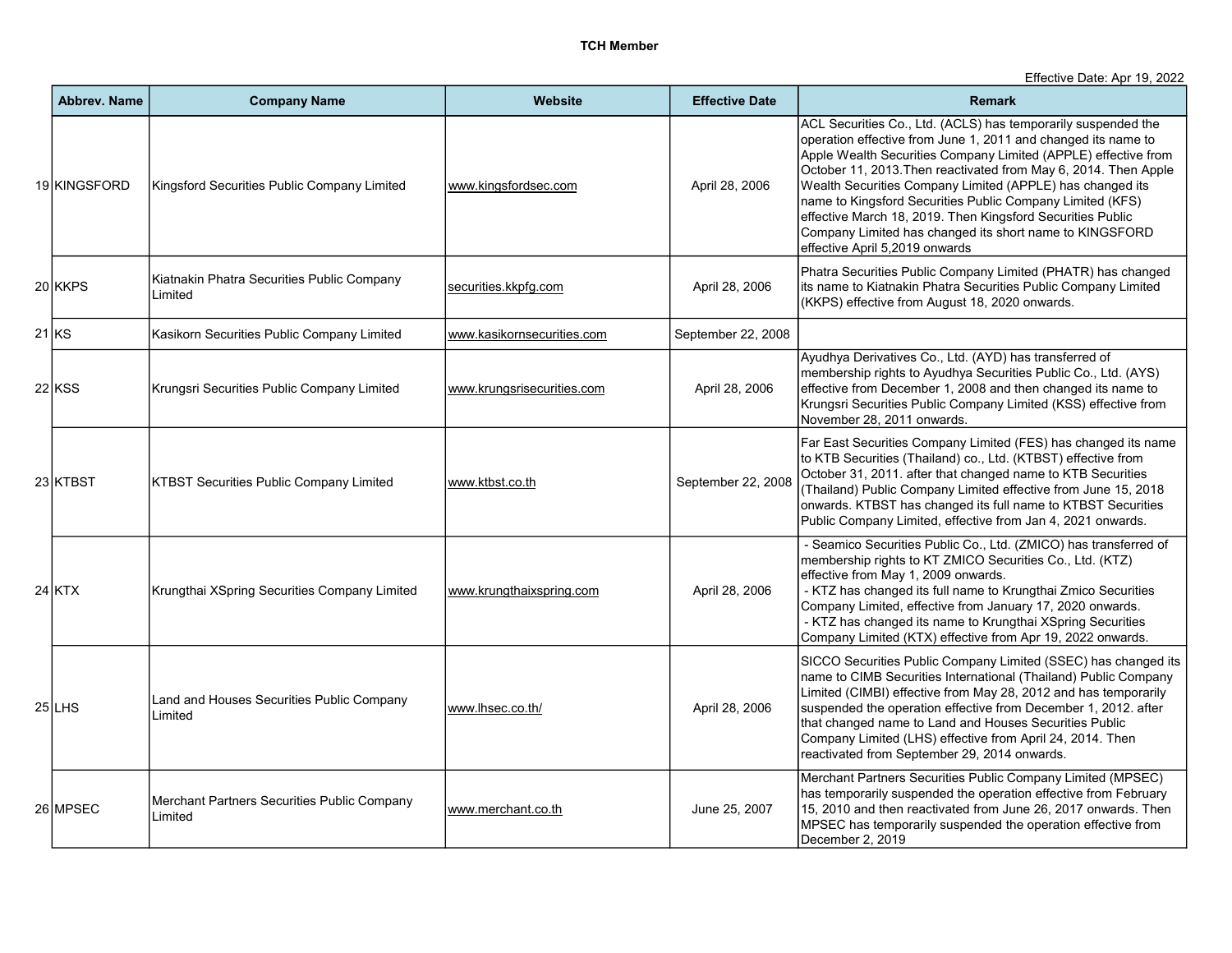Effective Date: Apr 19, 2022

|       | <b>Abbrev. Name</b> | <b>Company Name</b>                                                 | <b>Website</b>               | <b>Effective Date</b> | <b>Remark</b>                                                                                                                                                                                                                                                                                                                                                                                                                                |
|-------|---------------------|---------------------------------------------------------------------|------------------------------|-----------------------|----------------------------------------------------------------------------------------------------------------------------------------------------------------------------------------------------------------------------------------------------------------------------------------------------------------------------------------------------------------------------------------------------------------------------------------------|
|       | 27 MST              | Maybank Securities (Thailand) Public Company<br>Limited             | https://www.maybank-ke.co.th | April 28, 2006        | Maybank Kim Eng Securities (Thailand) Public Co., Ltd. (KEST)<br>has changed its name to Maybank Kim Eng Securities (Thailand)<br>Public Company Limited (MBKET) effective from November 28,<br>2011 onwards.<br>- Maybank Kim Eng Securities (Thailand) Public Company Limited<br>(MBKET) has changed its name to Maybank Securities (Thailand)<br>Public Company Limited (MST) effective from December 3, 2021<br>onwards.                 |
|       | 28 MTSGF            | MTS Capital Co., Ltd.                                               | www.mtsgoldfutures.co.th     | March 2, 2009         | - MTS Gold Futures Co., Ltd. was upgraded to become Full License<br>Members effective from June 18, 2012 onwards.<br>Change its name from MTS Gold Futures Co., Ltd. to MTS Capital<br>Co., Ltd. Effective from 9 Apr, 2021 onwards                                                                                                                                                                                                          |
| 29 PI |                     | Pi Securities Public Company Limited                                | www.pi.financial             | September 22, 2008    | Adkinson Securities Public Co. Ltd. (ASL) has changed its name to<br>Country Group Securities Co., Ltd. (CGS) effective from June 1,<br>2009. Then Country Group Securities Co., Ltd. (CGS) has changed<br>its name to Pi Securities Public Company Limited (PI) effective<br>Ifrom March 1. 2022 onwards.                                                                                                                                   |
|       | 30 PST              | Phillip Securities (Thailand) Public Company<br>Limited             | www.phillip.co.th            | April 28, 2006        |                                                                                                                                                                                                                                                                                                                                                                                                                                              |
|       | 31 RHBS             | RHB Securities (Thailand) Public Company Limited   www.osk188.co.th |                              | September 22, 2008    | BFIT Securities Public Company Limited (BSEC) has changed its<br>name to OSK Securities (Thailand) Public Company Limited (OSK)<br>effective from September 19, 2011.<br>OSK has changed its name to RHB OSK Securities (Thailand)<br>Public Company Limited (RHBOS) effective from April 17, 2013.<br>- RHBOS has changed its name to RHB Securities (Thailand)<br>Public Company Limited (RHBS) effective from November 2,2015<br>onwards. |
|       | 32 SBITO            | SBI Thai Online Securities Company Limited                          | www.sbito.co.th              | March 28, 2016        | Finansa Securities Ltd. (FSL) has transferred of membership rights<br>to SBI Thai Online Securities Company Limited (SBITO) effective<br>from March 28, 2016 onwards.                                                                                                                                                                                                                                                                        |
|       | 33 SCBS             | <b>SCB Securities Company Limited</b>                               | www.scbs.com                 | April 28, 2006        |                                                                                                                                                                                                                                                                                                                                                                                                                                              |
|       | 34 TISCO            | <b>TISCO Securities Company Limited</b>                             | www.tiscosec.co.th           | April 28, 2006        | TISCO Securities Co., Ltd.(TSC) has changed abbrev. name to<br>TISCO effective from February 2, 2015 onwards.                                                                                                                                                                                                                                                                                                                                |
|       | 35 TNITY            | <b>Trinity Securities Company Limited</b>                           | www.trinitythai.com          | April 28, 2006        | Trinity Polaris Futures Co., Ltd. (TIPOL) has transferred of<br>membership rights to Trinity Securities Co., Ltd. (TNITY) effective<br>from December 1, 2008 onwards.                                                                                                                                                                                                                                                                        |
|       | 36 TNS              | Thanachart Securities Public Company Limited                        | www.thanachartsec.co.th      | July 20, 2006         |                                                                                                                                                                                                                                                                                                                                                                                                                                              |
|       | $37$ UBS            | <b>UBS Securities (Thailand) Limited</b>                            | www.ubs.com                  | April 28, 2006        |                                                                                                                                                                                                                                                                                                                                                                                                                                              |
|       | 38 UOBKH            | <b>UOB Kayhian Securities (Thailand) Public</b><br>Company Limited  | www.uobkayhian.co.th         | March 17, 2008        |                                                                                                                                                                                                                                                                                                                                                                                                                                              |
|       | 39 YLG              | YLG Bullion & Futures Company Limited                               | www.ylgbullion.com           | March 2, 2009         | YLG Bullion & Futures Co., Ltd. was upgraded to become a Full<br>License Member effective from August 20, 2012 onwards.                                                                                                                                                                                                                                                                                                                      |
|       | 40 YUANTA           | <b>YUANTA Securities (Thailand) Company Limited</b>                 | www.yuantathai.com           | September 4, 2006     | Kiatnakin Securities Co., Ltd. (KKS) has changed its name to<br>KKTRADE Securities Company Limited effective from August 9,<br>2013 and then changed abbrev. name to KKTRD effective from<br>September 30, 2013 and then changed its name to YUANTA<br>Securities (Thailand) Company Limited (YUANTA) effective from<br>September 1, 2016 onwards.                                                                                           |